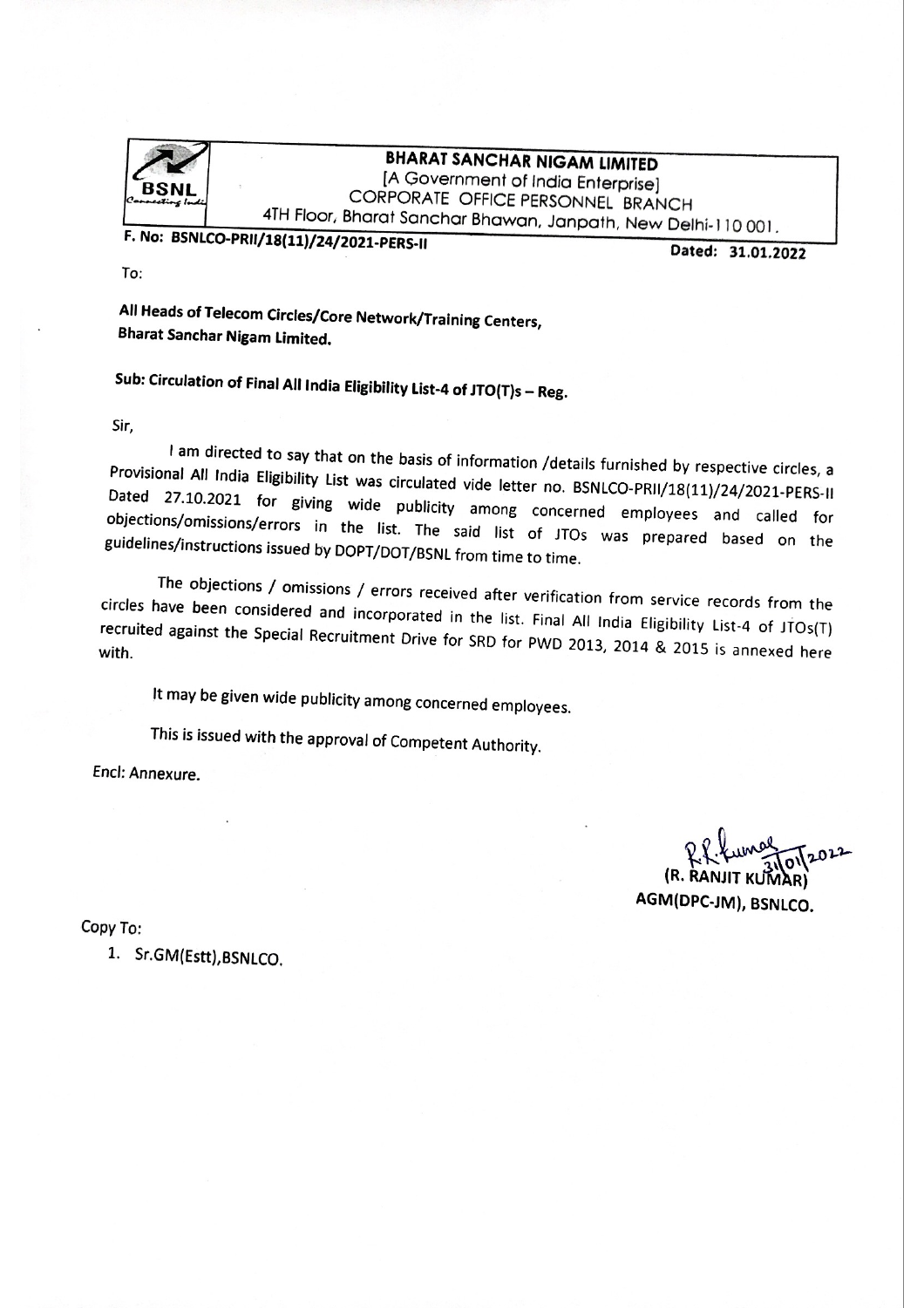| <b>FINAL</b>   | <b>NAME</b>               | <b>HRMS</b> | <b>CAT</b>  |                | <b>DATE OF BIRTH</b><br>RECT. |             |             | <b>TRAINI</b> | <b>ATTE</b>  | <b>PROMOT</b> | RECT.         | <b>PRESENT</b> |                   | <b>DATE OF</b>   |             |                | <b>DATE OF JOINING as</b> | <b>REMARKS</b> |                           |
|----------------|---------------------------|-------------|-------------|----------------|-------------------------------|-------------|-------------|---------------|--------------|---------------|---------------|----------------|-------------------|------------------|-------------|----------------|---------------------------|----------------|---------------------------|
| SI.No.         |                           | No.         |             |                |                               |             | <b>YEAR</b> | NG            | <b>MPT</b>   | EE/           | <b>CIRCLE</b> | <b>CIRCLE</b>  |                   | <b>PROMOTION</b> |             |                | <b>JTO</b>                | (if any)       |                           |
|                |                           |             |             |                |                               |             |             | <b>MARKS</b>  | IN           | <b>DRJTO</b>  |               |                | (Promotee) / DATE |                  |             |                |                           |                |                           |
|                |                           |             |             |                |                               |             |             | IN $%$        | <b>TRAI</b>  |               |               |                |                   | OF APPOINTMENT   |             |                |                           |                |                           |
|                |                           |             |             |                |                               |             |             |               | <b>NING</b>  |               |               |                |                   | (DR-JTO)         |             |                |                           |                |                           |
|                |                           |             |             | <b>DD</b>      | МM                            | <b>YYYY</b> |             |               |              |               |               |                | <b>DD</b>         | МM               | <b>YYYY</b> | <b>DD</b>      | <b>MM</b>                 | <b>YYYY</b>    |                           |
| 1              | Priyesh Kumar             | 60090010    | ОC          | 5              | 5                             | 1986        | 2013        | 98            | $\mathbf{1}$ | DR-JTO        | HP            | UP(E)          |                   | 4                | 2016        | 18             | 4                         | 2016           |                           |
|                | Singh                     |             |             |                |                               |             |             |               |              |               |               |                | 18                |                  |             |                |                           |                |                           |
| $\overline{2}$ | N.Santosh Kumar           | 60182004    | <b>OC</b>   | 13             | $\overline{2}$                | 1985        | 2013        | 94.2          | $\mathbf{1}$ | DR-JTO        | OD            | OD             | 27                | 1                | 2016        | 29             | $\overline{2}$            | 2016           |                           |
|                | Rao                       |             |             |                |                               |             |             |               |              |               |               |                |                   |                  |             |                |                           |                |                           |
| 3              | Rishu Kumar Bains         | 201800665   | SC          | 11             | 6                             | 1988        | 2013        | 94            | $\mathbf{1}$ | DR-JTO        | <b>HP</b>     | <b>HP</b>      | $\overline{4}$    | 9                | 2018        | $\overline{4}$ | 9                         | 2018           |                           |
| 4              | Rezwan Ahemmed            | 60184001    | ОC          | 14             | $\overline{7}$                | 1992        | 2013        | 93.8          | $\mathbf{1}$ | DR-JTO        | OD            | <b>OD</b>      | 27                | 1                | 2016        | 29             | $\overline{2}$            | 2016           |                           |
|                |                           |             |             |                |                               |             |             |               |              |               |               |                |                   |                  |             |                |                           |                |                           |
| 5              | Pradeep Kumar             | 60180004    | $_{\rm OC}$ | 20             | $\overline{3}$                | 1991        | 2013        | 93.3          | $\mathbf{1}$ | DR-JTO        | OD            | OD             | 27                | $\mathbf{1}$     | 2016        | 29             | $\overline{2}$            | 2016           |                           |
|                | Sahoo                     |             | OBC         |                | $\overline{7}$                |             |             |               |              |               | PB            |                | $\overline{7}$    | 6                |             | $\overline{7}$ | 6                         |                |                           |
| 6              | Bachchoo Singh            | 60190502    |             | 26             |                               | 1989        | 2013        | 93.1          | $\mathbf{1}$ | DR-JTO        |               | PB             |                   |                  | 2016        |                |                           | 2016           |                           |
| $\overline{7}$ | RAJASEKARAN M S           | 60210002    | SC          | 11             | 10                            | 1989        | 2013        | 92.8          | $\mathbf{1}$ | DR-JTO        | <b>TN</b>     | <b>TN</b>      | 23                | 11               | 2015        | 23             | 11                        | 2015           |                           |
|                |                           |             |             |                |                               |             |             |               |              |               |               |                |                   |                  |             |                |                           |                |                           |
| 8              | Amiya Kumar Barik         | 60180003    | OBC         | 20             | 12                            | 1986        | 2013        | 92.3          | $\mathbf{1}$ | DR-JTO        | OD            | OD             | 27                | $\mathbf{1}$     | 2016        | 29             | $\overline{2}$            | 2016           |                           |
| 9              | ANUSHA ALLU               | 60120084    | OBC         | 10             | 6                             | 1993        | 2013        | 92.2          | $\mathbf{1}$ | DR-JTO        | <b>KTK</b>    | <b>KTK</b>     | 18                | $\overline{4}$   | 2016        | 18             | 4                         | 2016           | SRD-PWD                   |
| 10             | <b>MANOJ KUMAR</b>        | 60257751    | OBC         | 8              | 11                            | 1990        | 2013        | 91.3          | $\mathbf{1}$ | DR-JTO        | <b>WB</b>     | <b>WB</b>      | 28                | 12               | 2015        | 28             | 12                        | 2015           | Resigned from             |
|                | YADAV                     |             |             |                |                               |             |             |               |              |               |               |                |                   |                  |             |                |                           |                | <b>BSNL</b>               |
| 11             | <b>RAJAT SHOME</b>        | 60254553    | <b>OC</b>   | 27             | $\mathbf{1}$                  | 1992        | 2013        | 91.3          | $\mathbf{1}$ | DR-JTO        | WB            | WB             | 28                | 12               | 2015        | 28             | 12                        | 2015           |                           |
| 12             | Deeksha Mishra            | 60082001    | <b>OC</b>   | $\overline{4}$ | $\overline{7}$                | 1993        | 2013        | 91.3          | $\mathbf{1}$ | DR-JTO        | <b>HR</b>     | <b>HR</b>      | 28                | 12               | 2015        | 28             | 12                        | 2015           |                           |
|                |                           |             |             |                |                               |             |             |               |              |               |               |                |                   |                  |             |                |                           |                |                           |
| 13             | <b>SANJEEV KUMAR</b>      | 60088000    | SC          | 8              | $\overline{7}$                | 1990        | 2013        | 91.10         | $\mathbf{1}$ | DR-JTO        | <b>HR</b>     | HR             | 28                | 12               | 2015        | 28             | 12                        | 2015           | Resigned on<br>05-12-2016 |
| 14             | <b>CHINMOY MAJI</b>       | 60250010    | SC          | 3              | 12                            | 1980        | 2013        | 91            | $\mathbf{1}$ | DR-JTO        | <b>WB</b>     | <b>WB</b>      | 28                | 12               | 2015        | 28             | 12                        | 2015           |                           |
| 15             | <b>BIDYA SAGAR</b>        | 60257752    | <b>OC</b>   | 6              | $\overline{3}$                | 1992        | 2013        | 91            | $\mathbf{1}$ | DR-JTO        | WB            | <b>CTD</b>     | 28                | 12               | 2015        | 28             | 12                        | 2015           | Posted at CTD             |
|                |                           |             |             |                |                               |             |             |               |              |               |               |                |                   |                  |             |                |                           |                |                           |
| 16             | SHASHIKANT                | 60260501    | OBC         | $\mathbf{1}$   | $\overline{2}$                | 1991        | 2013        | 90.9          | $\mathbf{1}$ | DR-JTO        | <b>CTD</b>    | <b>CTD</b>     | 28                | 12               | 2015        | 28             | 12                        | 2015           |                           |
| 17             | <b>KUMAR</b><br>SIBIN A K | 60135601    | <b>OC</b>   | $\mathbf{1}$   | 5                             | 1982        | 2013        | 90.3          | $\mathbf{1}$ | DR-JTO        | <b>KRL</b>    | <b>KRL</b>     | 28                | 12               | 2015        | 28             | 12                        | 2015           |                           |
| 18             | <b>ABHISHEK KUMAR</b>     | 60250006    | ОC          | 15             | 10                            | 1991        | 2013        | 90.3          | $\mathbf{1}$ | DR-JTO        | WB            | WB             | 28                | 12               | 2015        | 28             | 12                        | 2015           |                           |
|                |                           |             |             |                |                               |             |             |               |              |               |               |                |                   |                  |             |                |                           |                |                           |
| 19             | <b>PRAVEEN KUMAR</b>      | 60086003    | <b>OC</b>   | 16             | 6                             | 1986        | 2013        | 90.10         | $\mathbf{1}$ | DR-JTO        | <b>HR</b>     | HR             | 28                | 12               | 2015        | 28             | 12                        | 2015           |                           |
|                | <b>DWIVEDI</b>            |             |             |                |                               |             |             |               |              |               |               |                |                   |                  |             |                |                           |                |                           |
|                |                           |             |             |                |                               |             |             |               |              |               |               |                |                   |                  |             |                |                           |                |                           |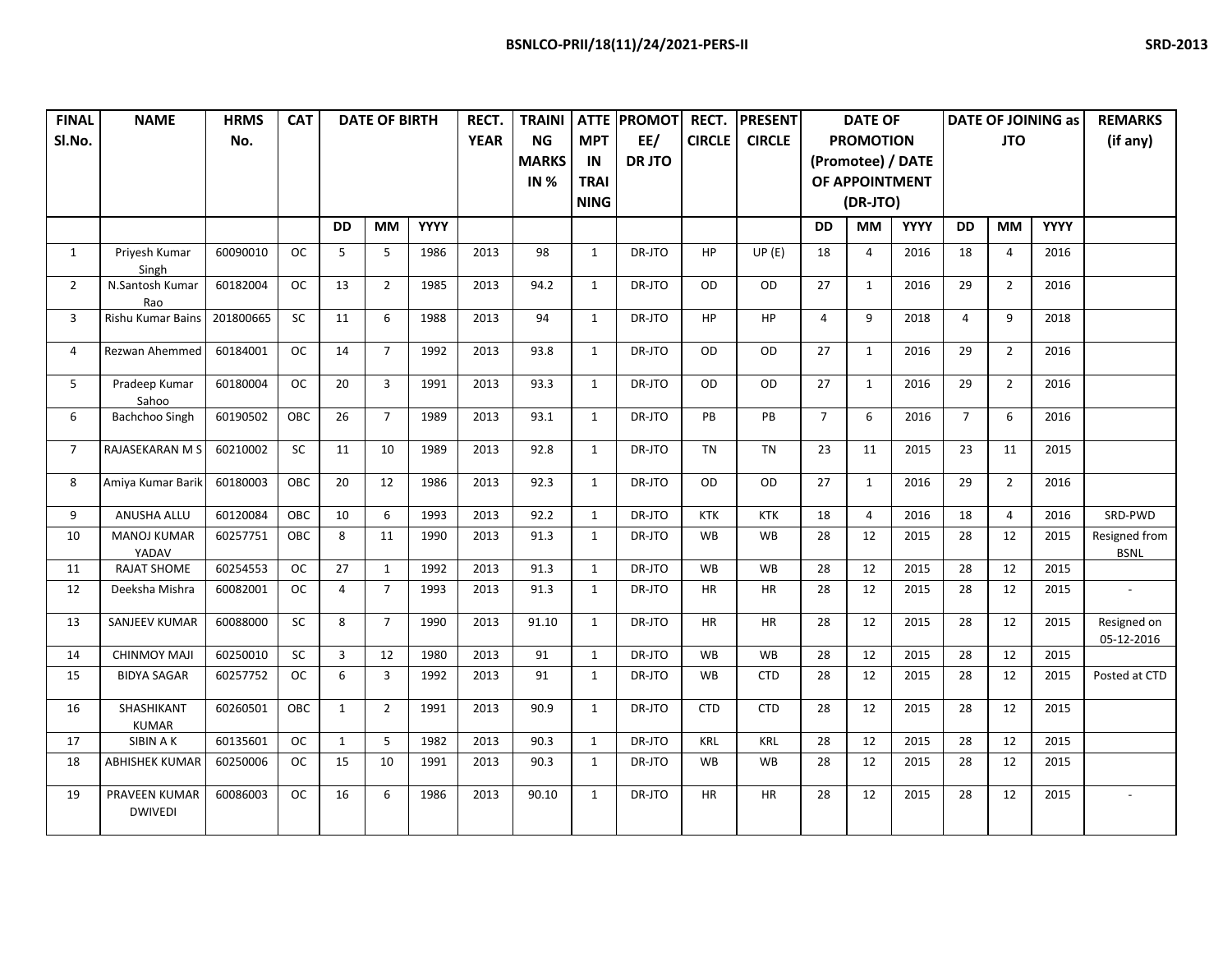| 20 | <b>SUNIL KUMAR</b>                        | 60250007  | <b>OC</b> | 10             | $\mathbf{1}$   | 1989 | 2013 | 88.9  | $\mathbf{1}$ | DR-JTO | <b>WB</b>   | <b>WB</b>  | 28 | 12             | 2015 | 28 | 12 | 2015 |                                                                                                                                    |
|----|-------------------------------------------|-----------|-----------|----------------|----------------|------|------|-------|--------------|--------|-------------|------------|----|----------------|------|----|----|------|------------------------------------------------------------------------------------------------------------------------------------|
| 21 | PRAMOD KUMAR<br>ARYA                      | 60250011  | <b>SC</b> | 20             | 5              | 1990 | 2013 | 88.6  | $\mathbf{1}$ | DR-JTO | <b>WB</b>   | <b>WB</b>  | 28 | 12             | 2015 | 28 | 12 | 2015 |                                                                                                                                    |
| 22 | <b>ANUP KUMAR</b><br><b>DARANI</b>        | 60250008  | SC        | 16             | $\overline{2}$ | 1989 | 2013 | 87.7  | $\mathbf{1}$ | DR-JTO | WB          | <b>WB</b>  | 28 | 12             | 2015 | 28 | 12 | 2015 |                                                                                                                                    |
| 23 | <b>NIRUPADI V</b><br>PYATIGOUDAR          | 201100570 | ОВС       | 21             | 4              | 1987 | 2013 | 87.5  | 1            | DR-JTO | KTK         | KTK        | 18 | 4              | 2016 | 18 | 4  | 2016 | SRD-PWD                                                                                                                            |
| 24 | SALMAANYUSUF K                            | 60210001  | OBC       | 10             | $\overline{3}$ | 1989 | 2013 | 87.5  | $\mathbf{1}$ | DR-JTO | <b>TN</b>   | <b>TN</b>  | 23 | 11             | 2015 | 23 | 11 | 2015 |                                                                                                                                    |
| 25 | <b>BASAVARAJ</b><br>KADAPATTI             | 60120090  | <b>OC</b> | 21             | $\overline{7}$ | 1980 | 2013 | 86.5  | 1            | DR-JTO | KTK         | <b>KTK</b> | 18 | 4              | 2016 | 18 | 4  | 2016 | SRD-PWD                                                                                                                            |
| 26 | NIYAS K A                                 | 200903215 | OBC       | 28             | $\overline{4}$ | 1981 | 2013 | 86.2  | $\mathbf{1}$ | DR-JTO | KRL         | <b>KRL</b> | 28 | 12             | 2015 | 28 | 12 | 2015 |                                                                                                                                    |
| 27 | SINDHU D                                  | 60120088  | OBC       | 19             | 5              | 1989 | 2013 | 85.6  | $\mathbf{1}$ | DR-JTO | KTK         | <b>KTK</b> | 18 | $\overline{4}$ | 2016 | 18 | 4  | 2016 | SRD-PWD                                                                                                                            |
| 28 | <b>HARVEER SINGH</b>                      | 60086004  | OBC       | 28             | 4              | 1989 | 2013 | 85.30 | $\mathbf{1}$ | DR-JTO | <b>HR</b>   | HR         | 28 | 12             | 2015 | 28 | 12 | 2015 | $\overline{\phantom{a}}$                                                                                                           |
| 29 | <b>FYROJ SAYYAD</b>                       | 60120085  | <b>OC</b> | 26             | 6              | 1989 | 2013 | 85.2  | $\mathbf{1}$ | DR-JTO | <b>KTK</b>  | <b>KTK</b> | 18 | $\overline{4}$ | 2016 | 18 | 4  | 2016 | SRD-PWD                                                                                                                            |
| 30 | <b>VAKKALA SUNIL</b><br><b>BABU YADAV</b> | 201100478 | OBC       | 10             | 6              | 1988 | 2013 | 85    | $\mathbf{1}$ | DR-JTO | <b>CHTD</b> | AP         | 23 | 11             | 2015 | 23 | 11 | 2015 | DR JTO under<br>SRD 2013<br>(Departmental<br>out Sider)/<br>Joined on<br>Transfer under<br>rule-8 from<br>CHTD                     |
| 31 | <b>SUNIL KUMAR</b><br><b>VERMA</b>        | 60060012  | OBC       | 6              | 5              | 1984 | 2013 | 84.6  | 1            | DR-JTO | CG          | CG         | 28 | 12             | 2015 | 28 | 12 | 2015 | Direct Rectt<br>under PWD-JTO<br>SRD-2013.<br><b>NAME</b><br><b>CORRECTED as</b><br>per Lr. From CG<br>Circle dated<br>20.11.2021. |
| 32 | <b>SENTHILKUMAR R</b>                     | 200903008 | OBC       | $\overline{2}$ | 10             | 1984 | 2013 | 84.6  | 1            | DR-JTO | TN          | TN         | 23 | 11             | 2015 | 23 | 11 | 2015 |                                                                                                                                    |
| 33 | ABHISHEK<br>SHRIVASTAVA                   | 60254955  | ОC        | $\overline{2}$ | $\overline{4}$ | 1979 | 2013 | 84.2  | $\mathbf{1}$ | DR-JTO | WB          | <b>WB</b>  | 28 | 12             | 2015 | 28 | 12 | 2015 |                                                                                                                                    |
| 34 | <b>AVADHOOT</b>                           | 200900317 | SC        | 10             | 8              | 1985 | 2013 | 84.1  | $\mathbf{1}$ | DR-JTO | KTK         | <b>KTK</b> | 18 | 4              | 2016 | 18 | 4  | 2016 | SRD-PWD                                                                                                                            |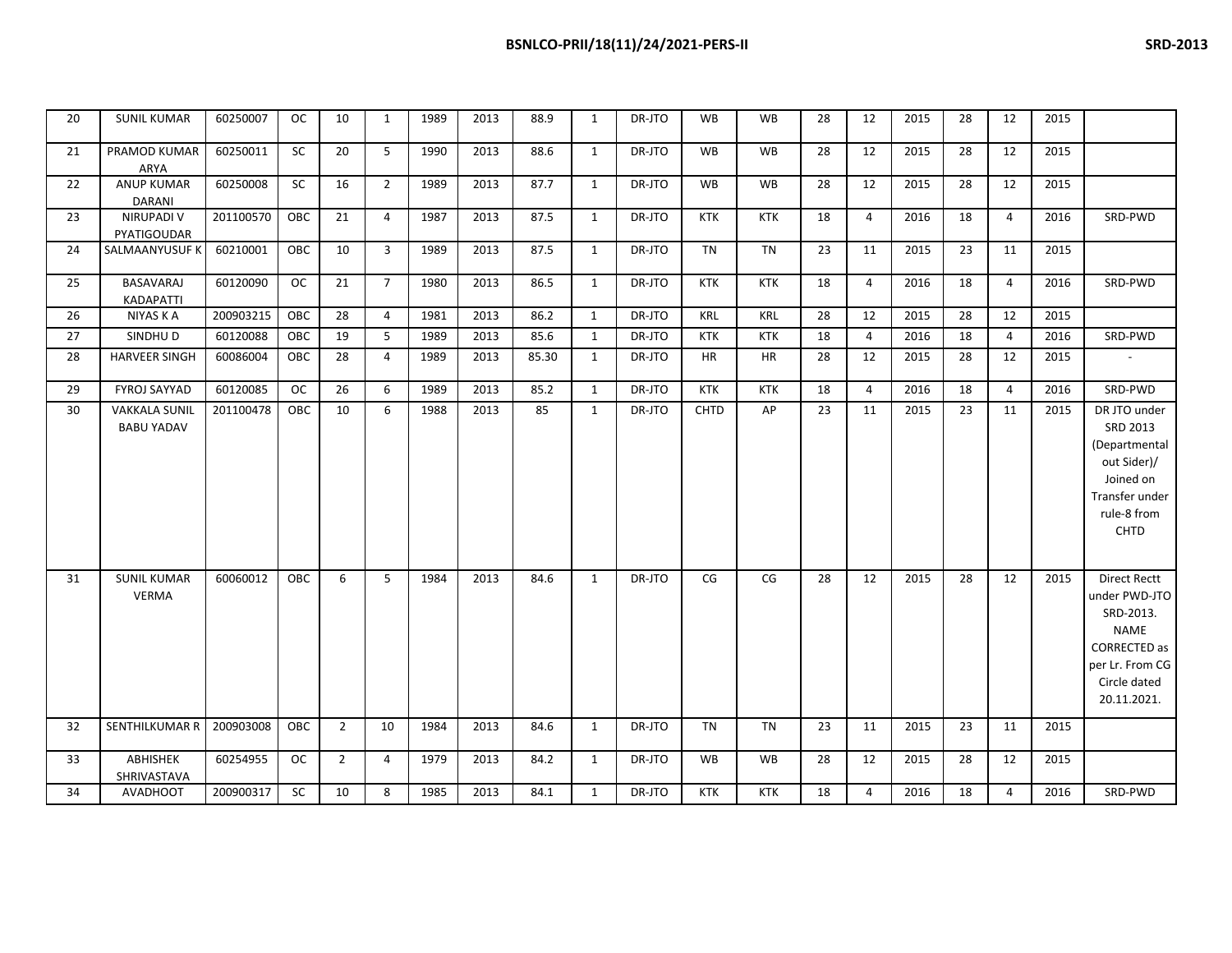| 35 | <b>SUBODH KUMAR</b> | 60096002  | OBC       | 31 | 12             | 1989 | 2013 | 83.3  |   | DR-JTO | <b>HP</b>  | BH         | 20 |    | 2016 | 20             |    | 2016 | SRD                 |
|----|---------------------|-----------|-----------|----|----------------|------|------|-------|---|--------|------------|------------|----|----|------|----------------|----|------|---------------------|
|    |                     |           |           |    |                |      |      |       |   |        |            |            |    |    |      |                |    |      | <b>RECRUITMENT</b>  |
|    |                     |           |           |    |                |      |      |       |   |        |            |            |    |    |      |                |    |      | /R-8 FROM HP        |
|    |                     |           |           |    |                |      |      |       |   |        |            |            |    |    |      |                |    |      | CIRCLE.             |
| 36 | <b>RAJESH KUMAR</b> | 60120087  | OC.       | 15 | 6              | 1990 | 2013 | 82.8  |   | DR-JTO | <b>KTK</b> | <b>KTK</b> | 18 | 4  | 2016 | 18             | 4  | 2016 | SRD-PWD             |
|    | PATIDAR             |           |           |    |                |      |      |       |   |        |            |            |    |    |      |                |    |      |                     |
| 37 | AYUB KHAN A         | 201100512 | OBC       |    | 3              | 1985 | 2013 | 82.7  |   | DR-JTO | KTK        | <b>KTK</b> | 18 | 4  | 2016 | 18             | 4  | 2016 | SRD-PWD             |
| 38 | <b>SURENDRA</b>     | 260320007 | OBC       | 6  |                | 1992 | 2013 | 82.3  |   | DR-JTO | <b>JKD</b> | CNTX-E     | 3  | 12 | 2015 | $\overline{4}$ | 12 | 2015 | <b>DOB</b>          |
|    | <b>MONDAL</b>       |           |           |    |                |      |      |       |   |        |            |            |    |    |      |                |    |      | CORRECTED as        |
|    |                     |           |           |    |                |      |      |       |   |        |            |            |    |    |      |                |    |      | per Lr. From JKD    |
|    |                     |           |           |    |                |      |      |       |   |        |            |            |    |    |      |                |    |      | <b>Circle Dated</b> |
|    |                     |           |           |    |                |      |      |       |   |        |            |            |    |    |      |                |    |      | 04.01.2022.         |
|    |                     |           |           |    |                |      |      |       |   |        |            |            |    |    |      |                |    |      |                     |
| 39 | Ashish Gupta        | 60090005  | OC.       | 9  | $\overline{2}$ | 1990 | 2013 | 79.20 | 1 | DR-JTO | <b>HP</b>  | UP(W)      | 23 | 11 | 2015 | 23             | 11 | 2015 |                     |
| 40 | <b>SHIVRATAN</b>    | 60160001  | <b>SC</b> | 8  | 4              | 1986 | 2013 | 77.3  |   | DR-JTO | $NE-1$     | $NE-1$     | 27 | 10 | 2015 | 27             | 10 | 2015 |                     |
|    | PASWAN              |           |           |    |                |      |      |       |   |        |            |            |    |    |      |                |    |      |                     |
| 41 | VENKATESH           | 60120086  | OBC       | q  | 8              | 1987 | 2013 | 77.1  |   | DR-JTO | <b>KTK</b> | KTK        | 18 | 4  | 2016 | 18             | 4  | 2016 | SRD-PWD             |
|    | KONDA               |           |           |    |                |      |      |       |   |        |            |            |    |    |      |                |    |      |                     |
| 42 | Yogendra Singh      | 60090006  | OBC       | 24 | 6              | 1986 | 2013 | 73.3  |   | DR-JTO | <b>HP</b>  | UP(E)      | 23 | 11 | 2015 | 23             | 11 | 2015 |                     |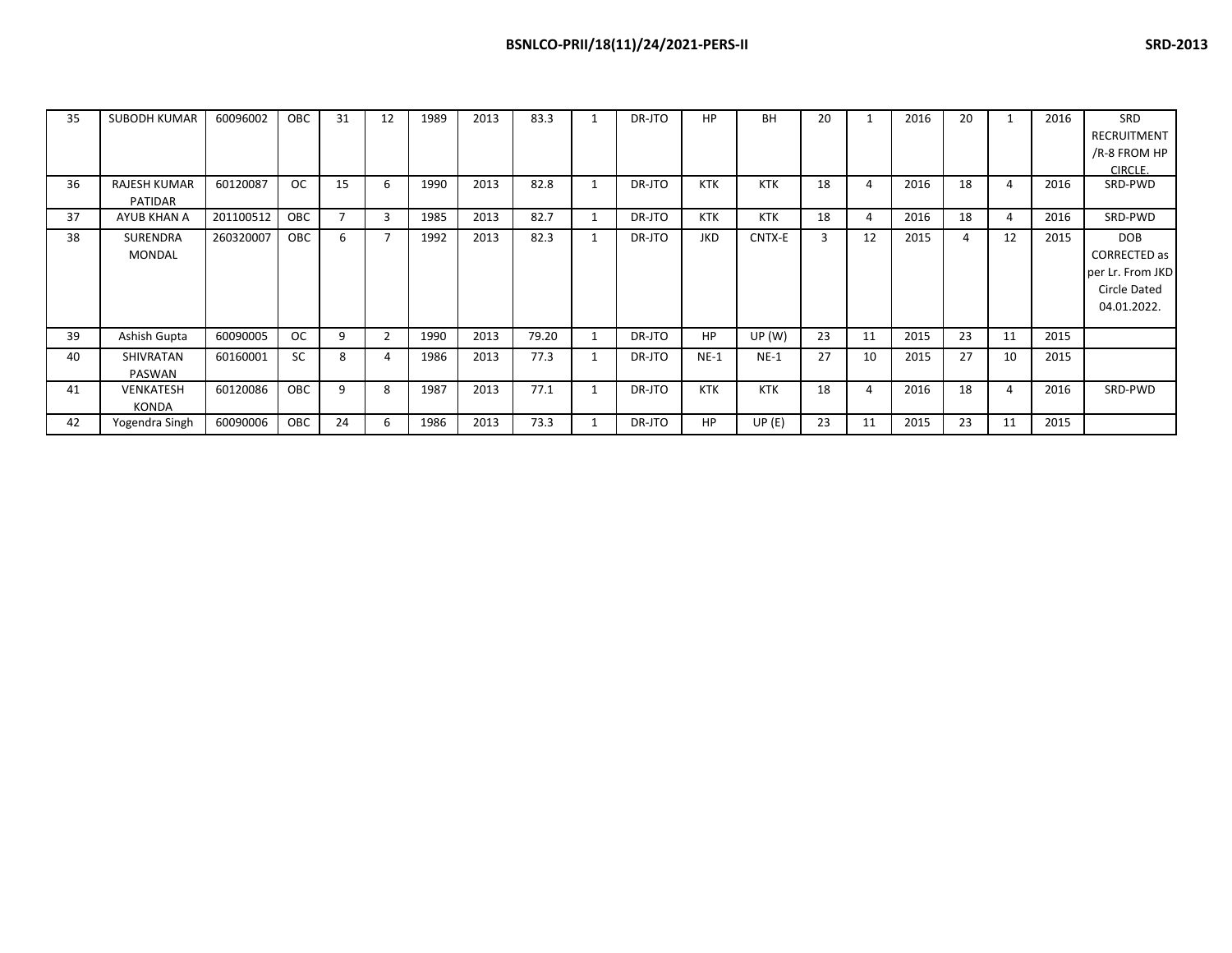| <b>FINAL</b> | <b>NAME</b>  | <b>HRMS</b> | <b>CAT</b> |           | <b>RECT.</b><br><b>DATE OF BIRTH</b> |             |      |                        |       | <b>TRAINI LATTEM PROMOT</b> | <b>RECT.</b>     | <b>IPRESENT</b> |                | <b>DATE OF</b>     |             |               | <b>DATE OF JOINING</b> | <b>REMARKS</b> |                  |  |  |        |  |          |
|--------------|--------------|-------------|------------|-----------|--------------------------------------|-------------|------|------------------------|-------|-----------------------------|------------------|-----------------|----------------|--------------------|-------------|---------------|------------------------|----------------|------------------|--|--|--------|--|----------|
| SI.No.       |              | No.         |            |           |                                      |             |      |                        |       |                             |                  | <b>YEAR</b>     | <b>NG</b>      | <b>PT IN</b>       | <b>IEE/</b> | <b>CIRCLE</b> | <b>CIRCLE</b>          |                | <b>PROMOTION</b> |  |  | as JTO |  | (if any) |
|              |              |             |            |           |                                      |             |      | <b>IMARKS I TRAINI</b> |       | <b>DR JTO</b>               |                  |                 | (Promotee) /   |                    |             |               |                        |                |                  |  |  |        |  |          |
|              |              |             |            |           |                                      |             |      | IN $%$                 | NG    |                             |                  |                 | <b>DATE OF</b> |                    |             |               |                        |                |                  |  |  |        |  |          |
|              |              |             |            |           |                                      |             |      |                        | (1/2) |                             |                  |                 |                | <b>APPOINTMENT</b> |             |               |                        |                |                  |  |  |        |  |          |
|              |              |             |            | <b>DD</b> | <b>MM</b>                            | <b>YYYY</b> |      |                        |       |                             |                  |                 | <b>DD</b>      | МM                 | <b>YYYY</b> | <b>DD</b>     | <b>MM</b>              | <b>YYYY</b>    |                  |  |  |        |  |          |
|              | ASHOK KUMAR  | 60100009    | <b>ST</b>  |           |                                      | 1992        | 2014 | 85.75                  |       | DR-JTO                      | <b>J &amp; K</b> | 1 & K           | q              |                    | 2016        | q             |                        | 2016           |                  |  |  |        |  |          |
|              | <b>MEENA</b> |             |            |           |                                      |             |      |                        |       |                             |                  |                 |                |                    |             |               |                        |                |                  |  |  |        |  |          |